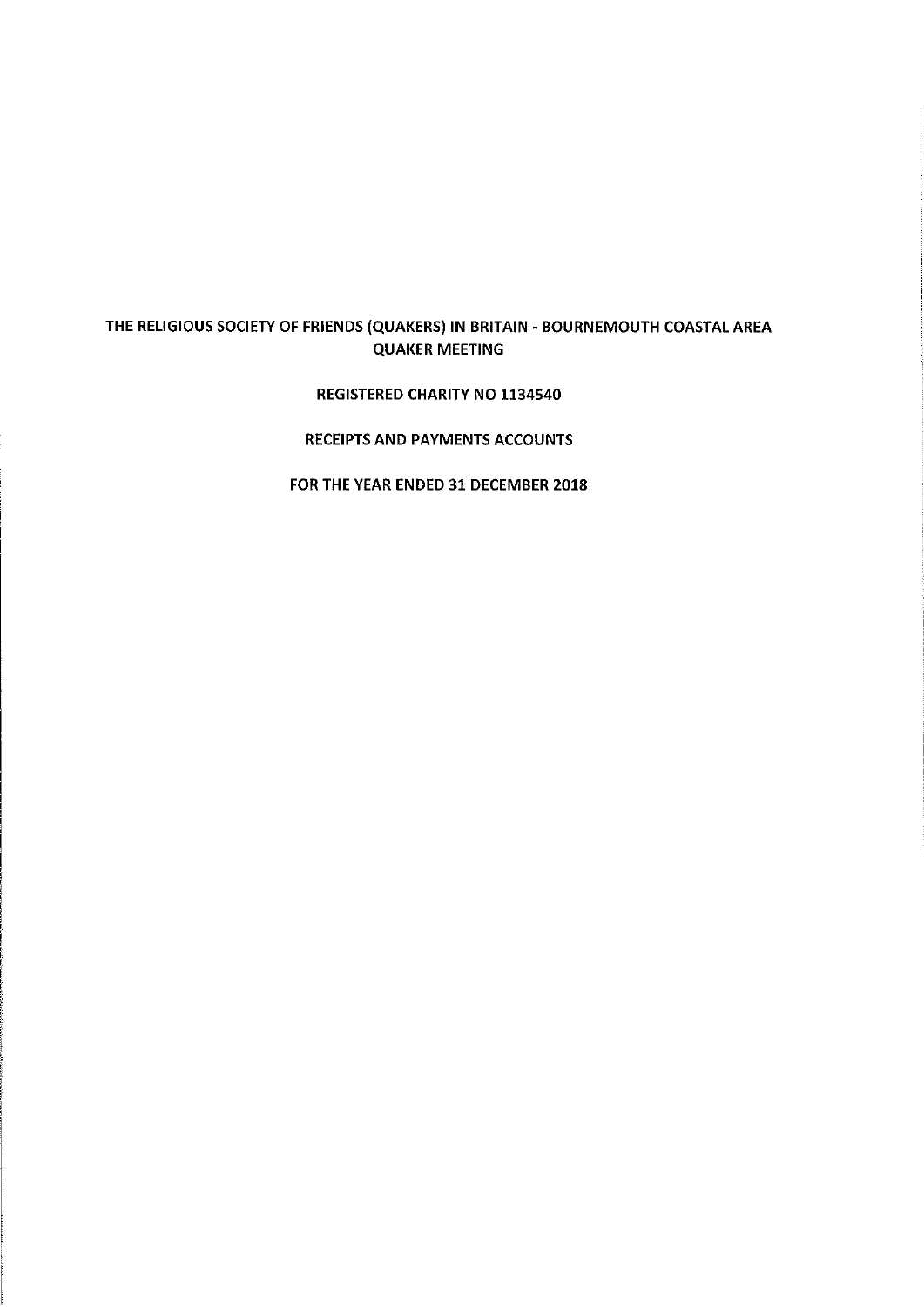### THE RELIGIOUS SOCIETY OF FRIENDS (QUAKERS) IN BRITAIN - BOURNEMOUTH COASTAL AREA QUAKER MEETING

### YEAR ENDED 31 DECEMBER 2018

REGISTERED CHARITY NO 1134540

### INDEX

|                                            | Page      |
|--------------------------------------------|-----------|
| <b>Trustees' Annual Report</b>             | $1 - 8$   |
| Report of the Independent Examiner         | 9         |
| <b>Receipts and Payments</b>               | 10        |
| <b>Statement of Assets and Liabilities</b> | 11        |
| <b>Notes to the Accounts</b>               | $12 - 13$ |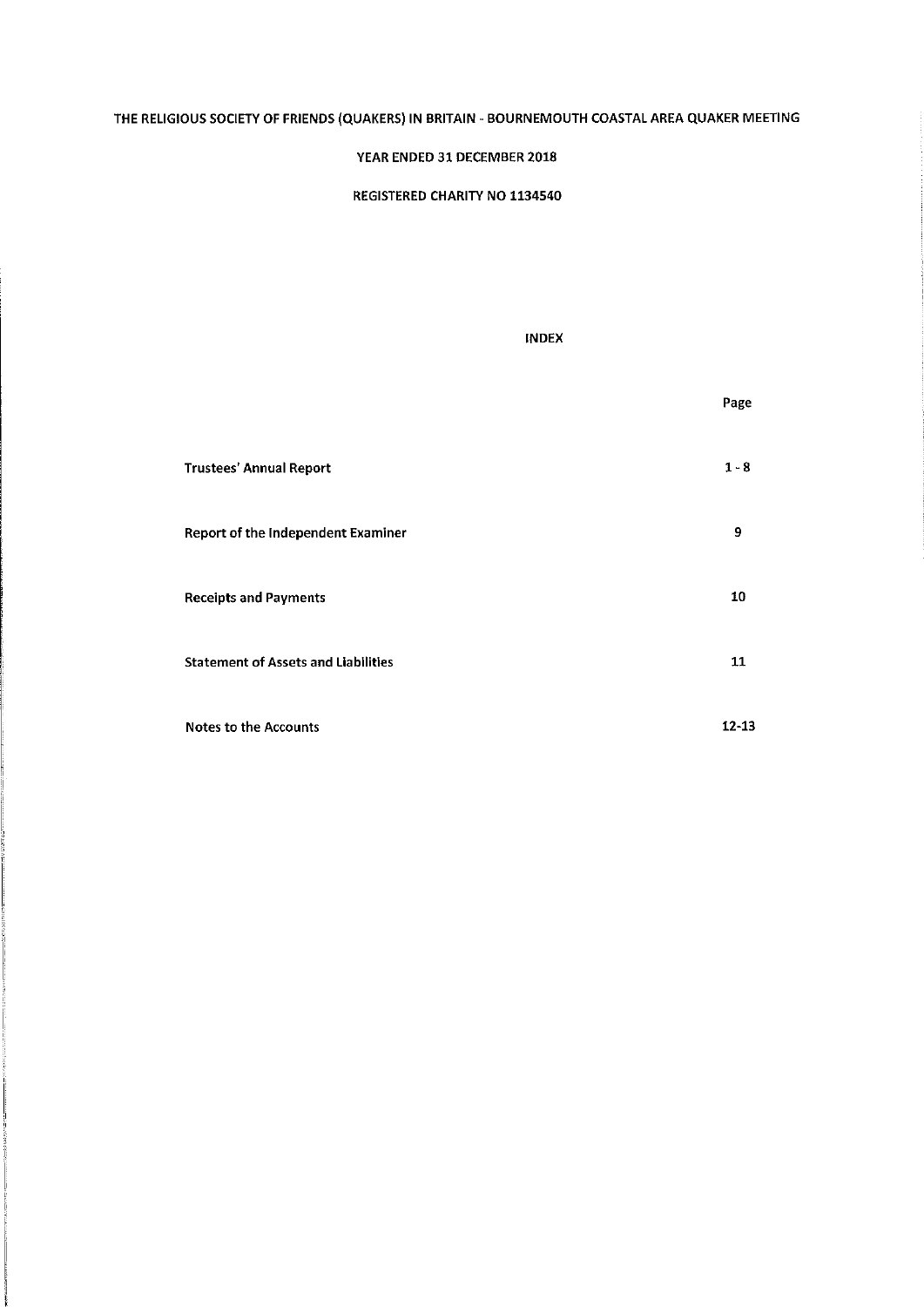# BOURNEMOUTH COASTAL AREA QUAKER MEETING Charity number 1134540

# Trustees' Annual Report, 1st January to 31» December 2018

### Legal and Administrative information.

### Constituent Meetings.

The Area Meeting comprises six local Meetings: — Bournemouth and Fordingbridge, Lymington, New Milton, Poole, Swanage and Wimborne. Of these Bournemouth, New Milton and Poole have Meeting Houses. Bournemouth Meeting House is known to all as the Friends Meeting House Their addresses are:- Friends Meeting House, 16, Wharncliffe Road, Boscombe, Bournemouth BH5 1AH Quaker Meeting House, 30, Whitefield Road, New Milton, Hants BH25 6DF Quaker Meeting House, 52, Wimborne Road, Poole, Dorset BH15 2BY Of our smaller Local Meetings, Fordingbridge is linked with Bournemouth, Swanage with Poole.

# **Officers of the Area Meeting – 2018.**<br>Clerk: Tom Sanders (P&)

Clerk: Tom Sanders (P8,S) Clerks and Correspondents of Local Meetings -Marguerite Willcox (L), Brenda Heales (NM), Jenny Tipping (B8,F), Jeremy Deane (P8S), Jane Schwarz (W), Jeff Hunter (W). Treasurer: Anthony Woolhouse (NM) Registering Officer for Marriages: Penny Estall (PB,S)

## **Trustees**

Trustees who served during 2018 are: Jeni Bremner (L) Anna Clements (P) Jeremy Deane (P) Peter Estall (P) Michael Ryan (B) Brian Tripp (B) Michael Tyler (New Milton) Ex officio: Anthony Woolhouse (New Milton, Treasurer).

Trustees serving at the date of signing of this report: Jeni Bremner, Anna Clements, Jeremy Deane (Clerk), Brian Tripp.

Bankers: CafBank Ltd, Kings Hill, West Mailing, Kent ME9 4TA, Co-operative Bank, 1, Ballon Street, Manchester M60 4EP

Custodian Trustee: Friends Trusts Ltd, Friends House, 173, Euston Road, London NW1 2BJ Registered Charity 237698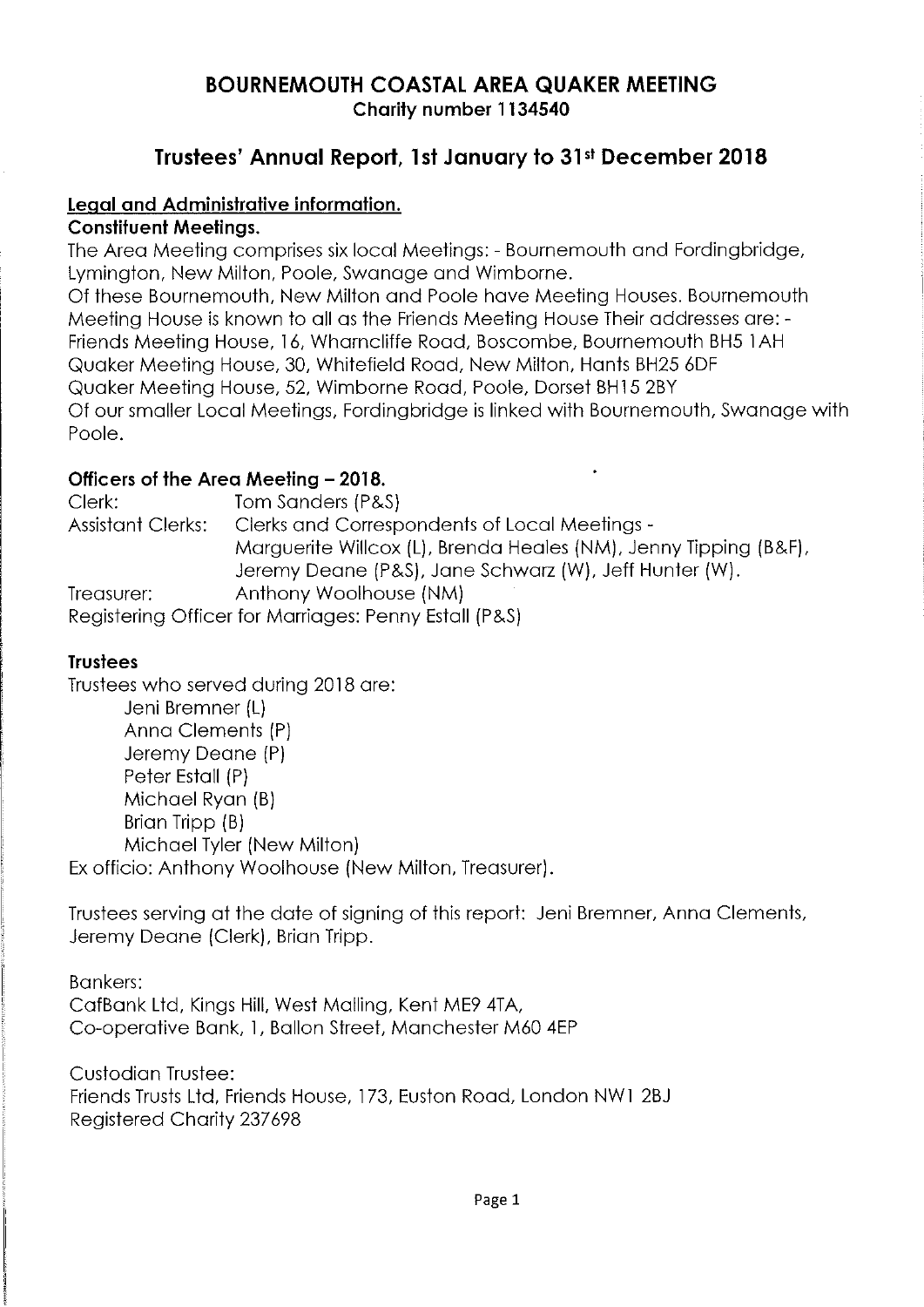Independent Examiners:

Michelle Love, PKF Francis Clark, Towngate House, 2 —8 Parkstone Road, Poole, Dorset, BH15 2PW

## Structure, Governance and Management

Bournemouth Coastal Area Meeting is a charity established for the advancement of religious understanding and practice such as derive from or bear witness to the principles and practices of the Religious Society of Friends (Quakers).

The principal activity is the holding of Meetings for Worship in the constituent local Meetings of Bournemouth, Fordingbridge, Lymington, New Milton, Poole, Swanage and Wimborne.

The affairs of the Area Meeting are governed by 'Quaker faith & practice', the Book of Discipline of Britain Yearly Meeting of the Religious Society of Friends.

Bournemouth Coastal Area Quaker Meeting has overall responsibility for the spiritual, pastoral and financial affairs of the seven constituent local meetings.

The separate accounts of the constituent local meetings are consolidated into the examined accounts of the Area Meeting that are attached to this Trustees' Annual Report.

The members of the Area Meeting, 166 as at 31» December 2018, are all those persons whose names are for the time being recorded in its official register.

The Governing Document was adopted by Area Meeting in session on 20/7/2008 (minute 7).

Trustees are appointed by the Area Meeting in accordance with this governing document. All trustees have signed a Declaration of Eligibility to serve as a trustee. Training of trustees, when required, is provided at courses provided by the Woodbrooke Quaker Study Centre in Birmingham.

The aim of the Trustees is to support the principal activities of the Area Meeting.

## Public Benefit Statement

The Trustees confirm that they have referred to the guidance contained in the Charity Commission's general guidance on public benefit when reviewing the charity's aims and objectives and in planning future activities.

We use our resources to deepen and share our spiritual experience and to support acts of witness that arise from our faith. Our local meetings for worship are open to all. We have no tests of belief; membership of our Society is open to anyone who is sincerely seeking truth. Our Meeting Houses are used by a wide variety of community groups.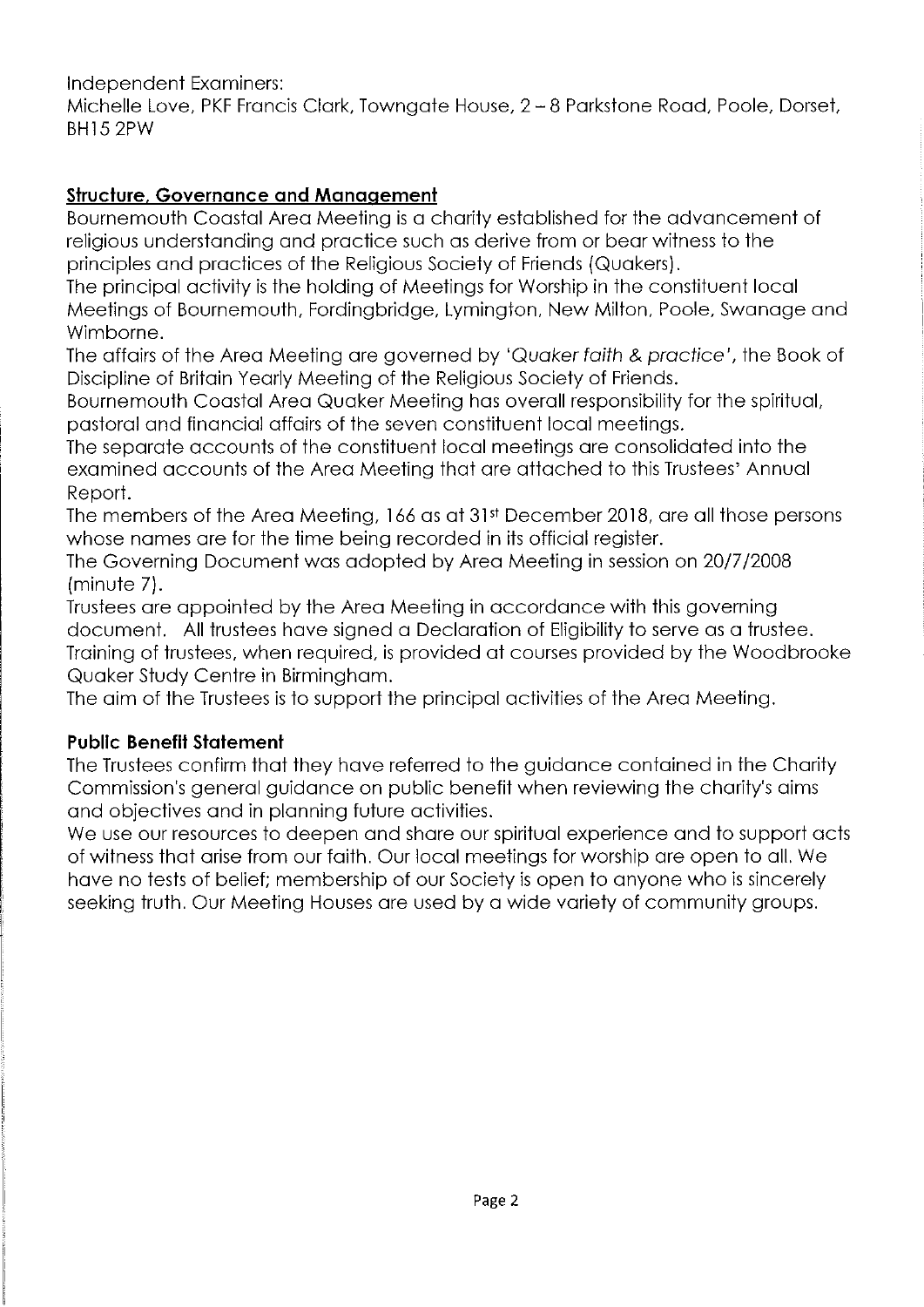# **Objectives and Activities**

The object of the Area Meeting is the furtherance of the general religious and charitable purposes of the Religious Society of Friends (Quakers) in Britain, in the area of Bournemouth Coastal Area Meeting and beyond. The principal activity is the holding of meetings for worship in the constituent local Meetings.

The Area Meeting, which meets six times per year, is the primary meeting for church affairs in the Bournemouth Coastal Area. Its role is to develop and maintain a community of Friends, a family of local meetings who gather for worship and spiritual enrichment. It strives to provide a balance between worship, mutual support, administration, learning, deliberation, social life and building up the spiritual life of its members.

The Area Meeting acts as a facilitator and co-ordinator, ensuring that the constituent local meetings have access to opportunities for fellowship, spiritual development, and spiritual and pastoral care, including the care of children and young people, it also provides support through the shared testing of concerns.

In order to provide the required support to local meetings, the Area Meeting arranges for (as required)

- <sup>~</sup> Meetings for Elders, Overseers, Clerks and Treasurers
- <sup>~</sup> A weekend residential gathering approximately every other year
- Representatives to attend Meeting for Sufferings (the executive body of Britain Yearly Meeting of the Society of Friends between Yearly Meetings) and the Representative Councils of Britain Yearly Meeting.
- <sup>~</sup> Attendance at the General Meetings of some Quaker Schools in Southern England
- <sup>~</sup> Training courses and conferences for those undertaking responsibilities in their **Meetings**
- Assistance with the maintenance of property owned by the Area Meeting.

The Area Meeting is also jointly responsible with Hampshire and the Islands Area Quaker Meeting for the Hampshire, South East Dorset and Islands Regional Quaker Gathering, which meets twice each year.

# Strengthening the life and witness of our Quaker Meetings.

It is our Meetings for Worship that lie at the heart of our Quakerism.

- <sup>~</sup> Meetings for Worship have been held each Sunday morning in Bournemouth, Lymington, New Milton, Poole, and Wimborne.
- <sup>~</sup> Meetings for Worship in Swanage have been held on two Sundays in each month.
- <sup>~</sup> Meetings for Worship have been held in Fordingbridge three times a month.
- <sup>~</sup> Some of our Local Meetings have held midweek Meetings for Worship.
- <sup>~</sup> Poole and New Milton Meetings held Meetings for Worship for Healing.
- Bournemouth, Poole and Lymington hold Children's Meetings as required.

All our Meetings have held study and discussion groups on a wide range of subjects. Libraries in our Meetings have provided both a resource not only learning and deepening our faith, but also a means of introducing and explaining Quakerism to newcomers.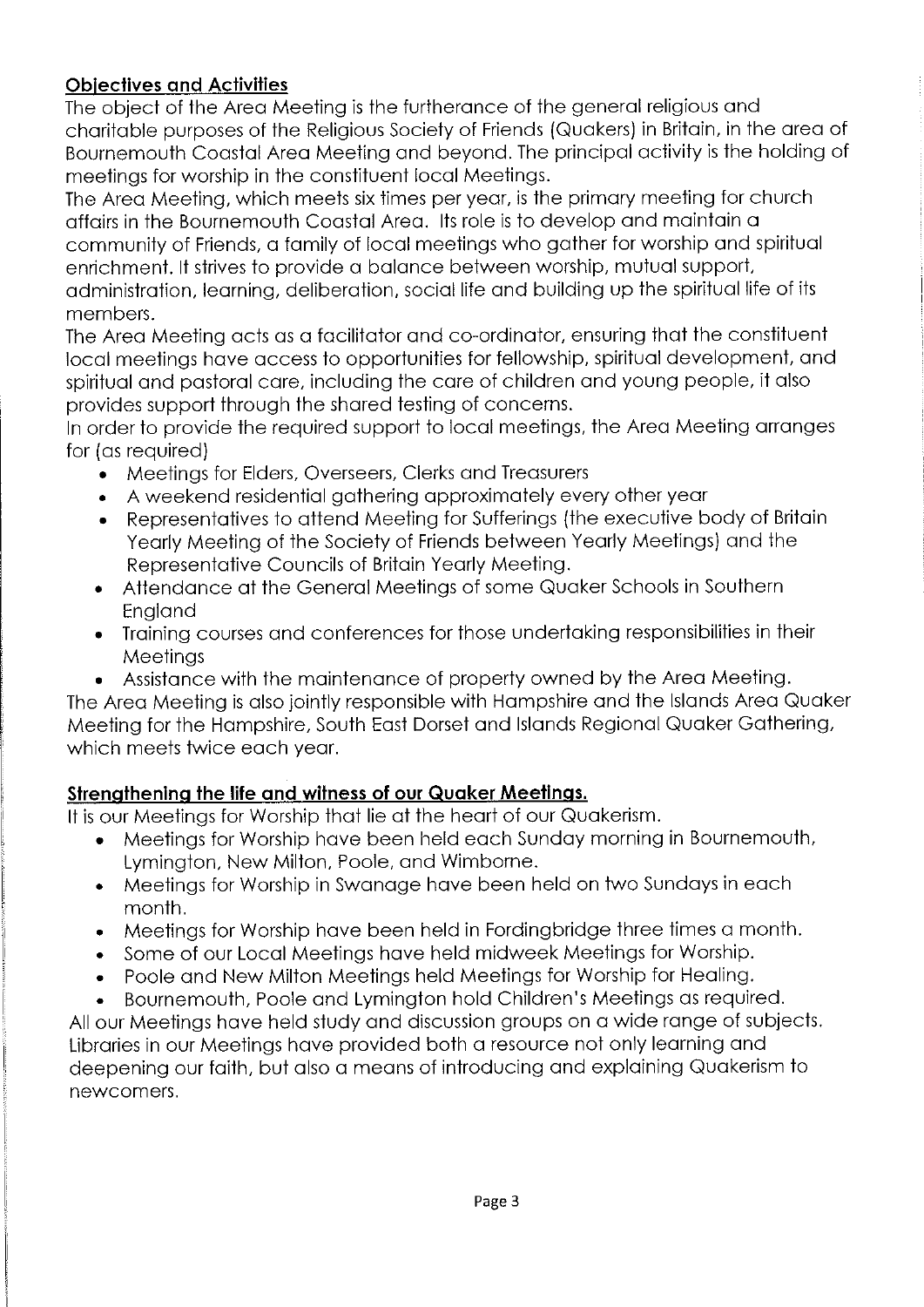### Spreading the message of Quakers and developing the thought and practice of our Religious Society.

In addition to the activities mentioned in the previous section, four of our Local Meetings produce regular newsletters and, in addition, we have a thrice-yearly Area Meeting Newsletter 'News and Views'. We also have an Area Meeting website that links with Local Meeting websites.

Posters with information about Quaker interests and activities are displayed at our Meeting Houses and have led to many of those using our buildings becoming interested in sharing our worship.

There has been a diverse range of Outreach activities across the area. All our Meetings are involved with interdenominational and interfaith groups. Examples of this work include:

- <sup>~</sup> Bournemouth Friends have representatives on Boscombe Churches Together and on Faithlinks, a local multi-faith organisation. They are involved in a project to support rough sleepers and have hosted a tea for the isolated elderly. A special exhibition of poppies in various hues was presented to mark the 100<sup>th</sup> anniversary of Armistice Day.
- <sup>~</sup> Swanage Meeting remains part of Swanage Churches Together and is as active as its small membership allows. Friends participated in a Remembrance 1918 event.
- <sup>~</sup> Members of Poole Meeting led the lunchtime ecumenical service at The Spire, run by Poole Methodists, once a quarter. They continue to play an active part in Chaplaincy work at Poole Hospital. A Social Action Fund was set up in order to divert designated donations, approximately £1200, to local, Non-Quaker charities.
- <sup>~</sup> Wimborne and Poole Meetings continue their commitment as Sanctuary Meetings. There is a Quaker-led Refugee Action Group in Wimborne. Poole Meeting has committed funds to the Safe Haven Project that has, at the time of writing this report, purchased a house to accommodate a refugee family.
- <sup>~</sup> Swanage Friends brought a Concern about the future of NHS provision, both local and national, to Poole & Swanage Meeting for Worship for Business. This was adopted as a Concern of both Local Meetings and, after a lengthy process of learning and discernment, adopted as a Concern of the Area Meeting and forwarded to Meeting for Sufferings in London for possible circulation to Britain Yearly Meeting as a whole.
- <sup>~</sup> New Milton Meeting helped organise a Quaker presence at BourneFree, Bournemouth's Pride and Equality event, in July;
- <sup>~</sup> Another member of New Milton Meeting wrote an article on Julian of Norwich for the local newspaper;
- <sup>~</sup> The Area Meeting's budget for those members attending courses and conferences run by Quakers was increased and fully used;
- <sup>~</sup> Three Friends from across the Area Meeting are part of the 'Kindlers', an experimental group working to rekindle the power of Quaker worship by renewing and deepening our spiritual practices in Britain Yearly Meeting;
- Two Members from Poole and one from Wimborne are part of the Chaplaincy team at Poole Hospital; one Member from Bournemouth is part of the Chaplaincy and End of Life Team at Bournemouth Hospital;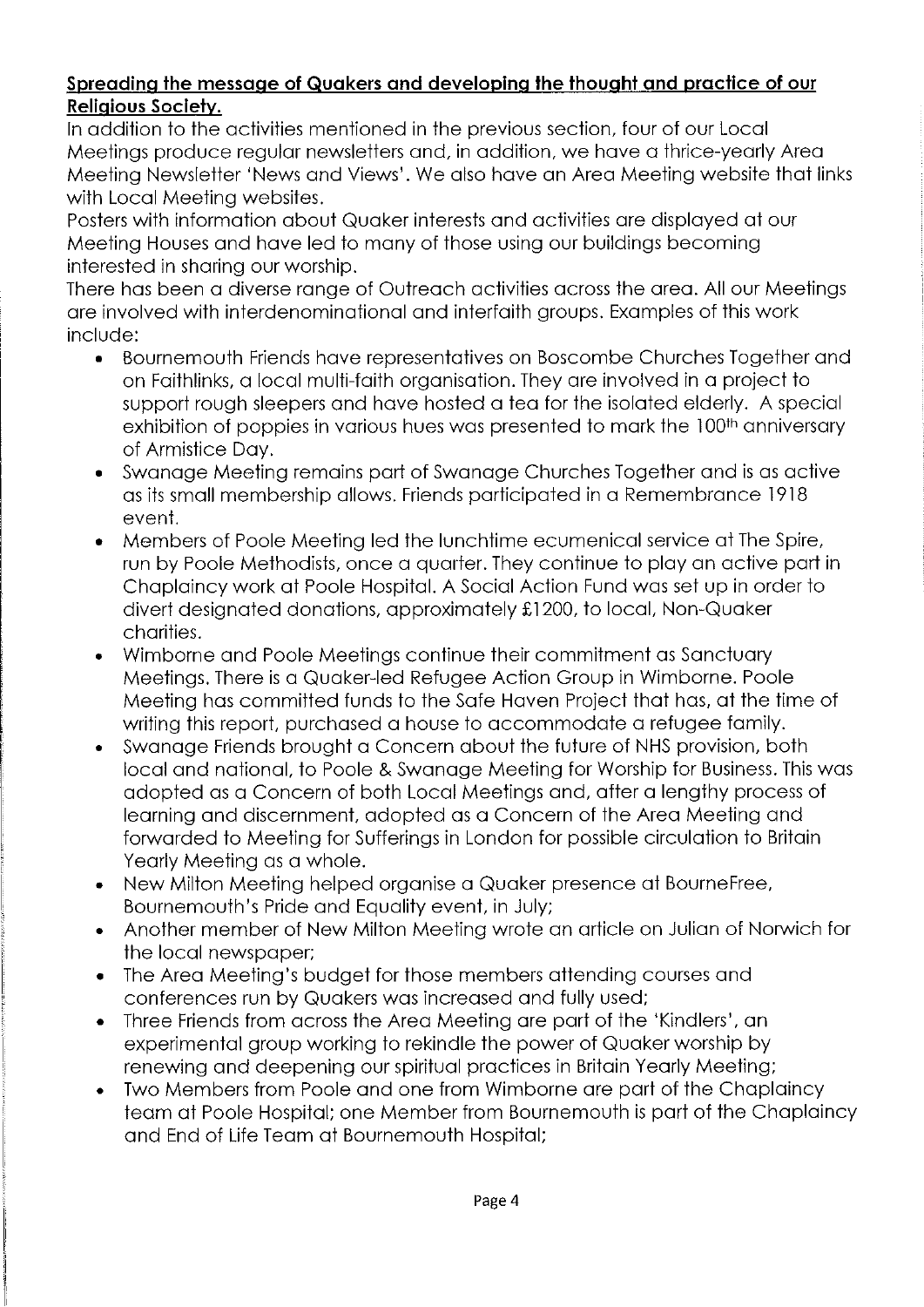- <sup>~</sup> The Area Meeting is represented on the Bournemouth Universities Free Church Chaplaincy steering group;
- <sup>~</sup> Three of our Members are involved in the administration of Friends' Fellowship of Healing;
- A Member of Wimborne Meeting has been a Quaker Prison Chaplain on the Isle of Wight;
- <sup>~</sup> Three of our Meetings place advertisements in local post offices, stores or newspapers;
- <sup>~</sup> One of our Members sponsors local choral societies in testimony to the spiritual experience that such music sometimes engenders.

# Undertaking Quaker Service for the Relief of Suffering at home and abroad.

A number of meetings are making regular collections for their local Food Bank. Meetings are working with other groups to provide refugees locally with housing and ongoing support.

Poole and Wimborne Meetings continue their work as Sanctuary Meetings, committing to doing all they can to assist in welcoming and supporting refugees.

Service given by Meetings or members individually include:

- <sup>~</sup> Helping with food banks, basics bank, food runs, rough sleepers;
- <sup>~</sup> Contributions towards the purchase of a Safe Haven house for refugees;
- <sup>~</sup> Collecting blankets and clothing for a local group to take to refugees in Calais;
- <sup>~</sup> Participating in an International Women's Conversation Group;
- <sup>~</sup> Maintaining commitment to B-CARS (Bournemouth Christians Against Rough Sleeping) and the YMCA, providing funding for a bed via Bournemouth Meeting's monthly frugal lunch, and collecting warm clothing and toiletries;
- <sup>~</sup> Serving as community mediators and trustees with New Forest Mediation;
- <sup>~</sup> Participation in 'Circles of Support and Accountability for Sex Offenders";
- <sup>~</sup> Provision of Christmas parcels and presents for families known to Poole Social Services.

# Witness in the world.

In addition to the above,

- Poole and Swanage Friends have continued to be active in raising awareness of and expressing concern about NHS plans for Dorset in general and Poole Hospital in particular;
- <sup>~</sup> A Lymington Friend serves on the board of New Forest Quaker Care Home Ltd, New Milton.

### Funding the concerns that Quaker Meetings, both in the area of Bournemouth Coastal Meeting or beyond, have adopted or agreed to support.

Local Meetings have supported many local, national and international charities by holding collections locally or by donating to Quaker organisations. They also continue to support Britain Yearly Meeting and Area Meeting through their financial contributions.

Local Meetings agree annual lists of charities to be supported from Sunday collections. Causes supported also include giving to appeals from other Meeting Houses.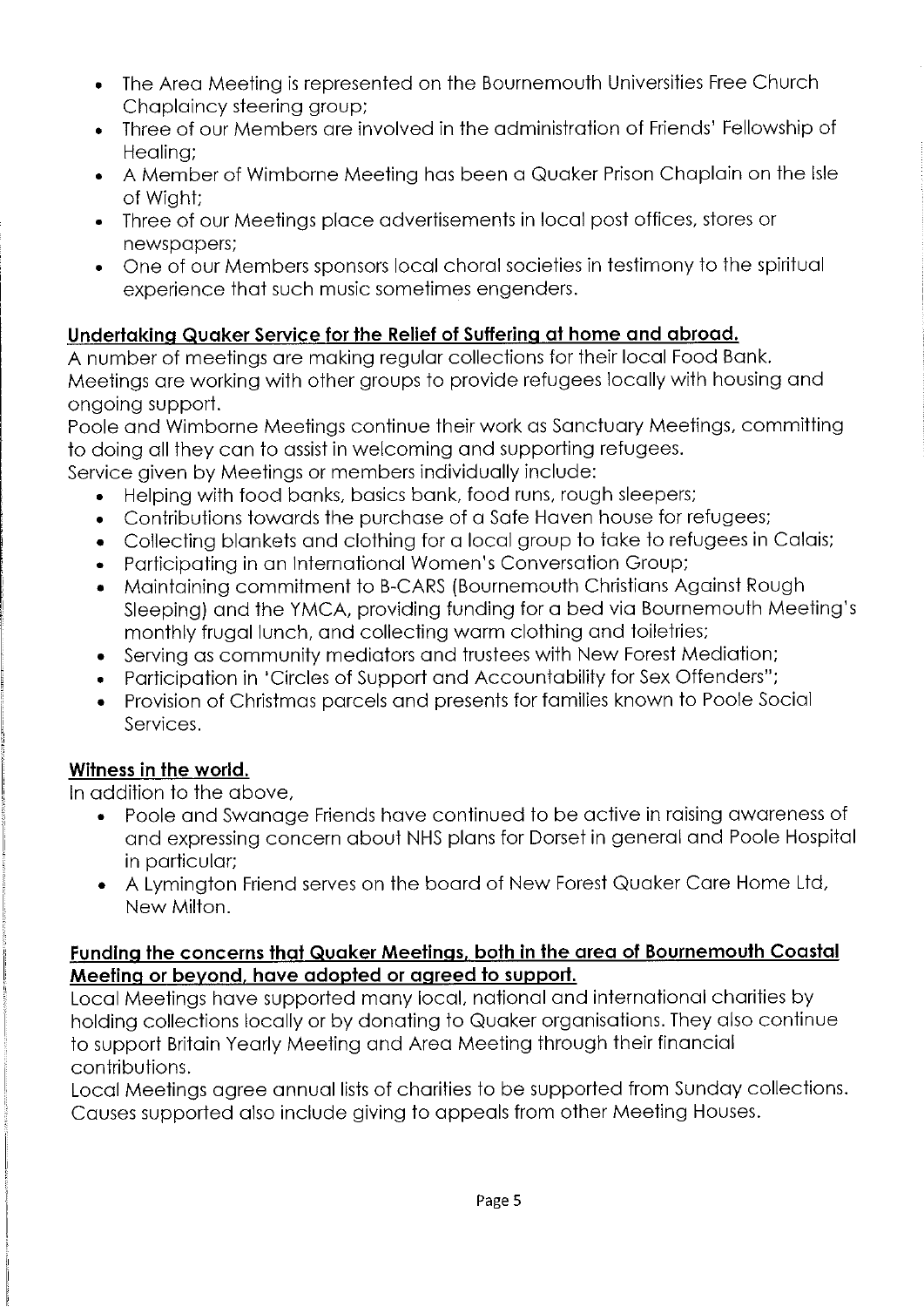### Providing for the pastoral care of individual members and attenders including assistance to those in need and for education.

Our Local Meetings provide pastoral care for their members and attenders either through appointed Overseers or by a system of group care.

Those meetings with children and young people provide encouragement and financial support for them to attend Quaker events.

On being joined by a young family for Sunday worship, Lymington Meeting has ensured DBS checking of a number of members and provided a regular monthly Children's Meeting.

Poole Meeting provides a 'scribe' each Sunday to assist a profoundly deaf Friend. Financial support is also available for adults to attend courses at Woodbrooke or other Quaker centres.

### Maintaining and developing Quaker Meeting Houses as places for public worship and from which to carry out our witness into the world.

The best way to care for and use our premises has continued to challenge us over the past year.

Work in response to the quinquennial surveys, some of it extensive, has been a major feature in relation to our three Meeting Houses. This is listed in Appendix A.

We remain aware of the need to increase lettings of our premises in order to raise the income to pay for them.

The flat at Poole Meeting House continues to be let at a rent that takes into account local commercial prices.

## Administering and maintaining the organisation of Bournemouth Coastal Area Meeting and contributing to the support of Britain Yearly Meeting.

Area Meetings were held 6 times during the year and were attended by representatives from all our local Meetings.

Quaker appointments are normally for a three-year term.

The Area Meeting agrees a representative and an alternate to Meeting for Sufferings and to Quaker Life Representative Council.

Trustees have met four times during the year. Minutes are circulated to Local Meetings and a summary appended to Area Meeting agendas.

Trustees have continued the process of reviewing and improving key policy documents. A list of these is attached in Appendix B.

Documents revised or in process of revision in 2018: Safeguarding, Data Protection. We treat the safeguarding of children as a priority and have a responsible Trustee and Officer who ensure that all procedures are in place. Records of our safeguarding work are securely kept. A confidential file is maintained by the lead Trustee.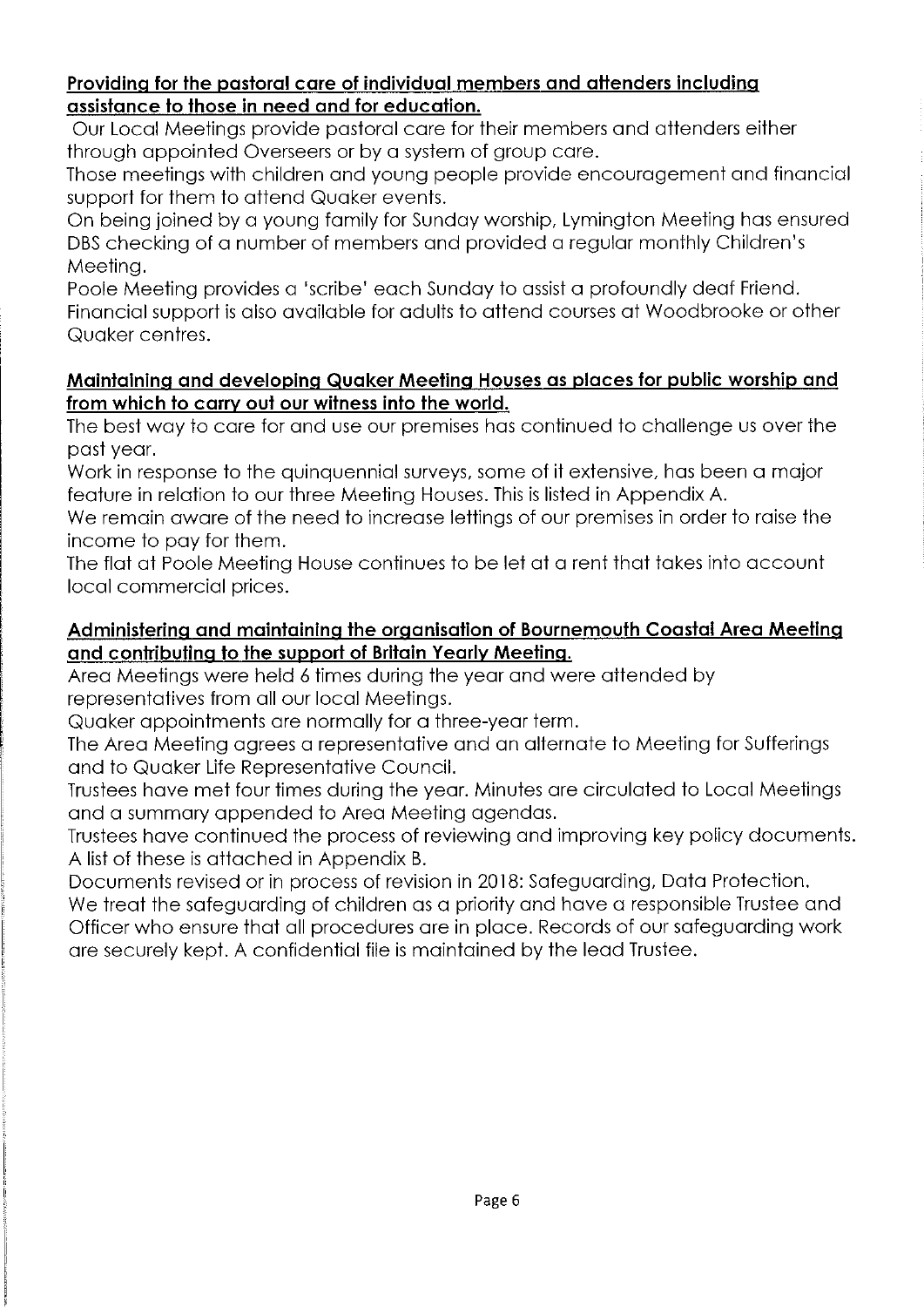# Appendix A

### Works carried out to Meeting Houses in response to 2017 Quinquennial Surveys Bournemouth

- <sup>~</sup> Step ladder to roof repaired,
- <sup>~</sup> Replacement water heater in disabled toilet,
- <sup>~</sup> Replaced kitchen flooring,
- <sup>~</sup> Shed and garage roofs recovered,
- <sup>~</sup> Improved fire escape route from warden's flat,
- <sup>~</sup> Repairs to tank room in warden's flat,
- <sup>~</sup> Renewed steps from warden's flat to flat roof,
- <sup>~</sup> Repairs to flat roofs of main buildings,
- <sup>~</sup> Redecoration of social room.

### Poole

- <sup>~</sup> Hallway: gutted and replastered; ceiling replaced and insulated; factors contributing to damp eliminated; energy efficient light fittings installed,
- <sup>~</sup> Childrens' Room: complete renovation, including installation of heat recovery vent,
- <sup>~</sup> Dilapidated fence and gate at the back of the garden replaced,
- <sup>~</sup> Central heating radiators replaced with high-efficiency units.

## New Milton

- <sup>~</sup> Surveys, extensive investigations and preparatory work for stabilisation of the building (scheduled for 2019),
- Improvements to heating system,
- <sup>~</sup> New kitchen water heater to eliminate legionella risk.

# Appendix B

## Current Trustees' Policy documents

- <sup>~</sup> Archiving/Secure Storage
- ~ Equal Opportunity
- <sup>~</sup> Health and Safety
- Employment (incl. Grievance)
- <sup>~</sup> Property (incl. Insurance and hiring of rooms)
- ~ Sustainability
- <sup>~</sup> Finance management
- ~ Grant-making
- ~ Investment
- Reserves
- <sup>~</sup> Safeguarding (child and adult)
- ~ Disability/Equality
- <sup>~</sup> Data Protection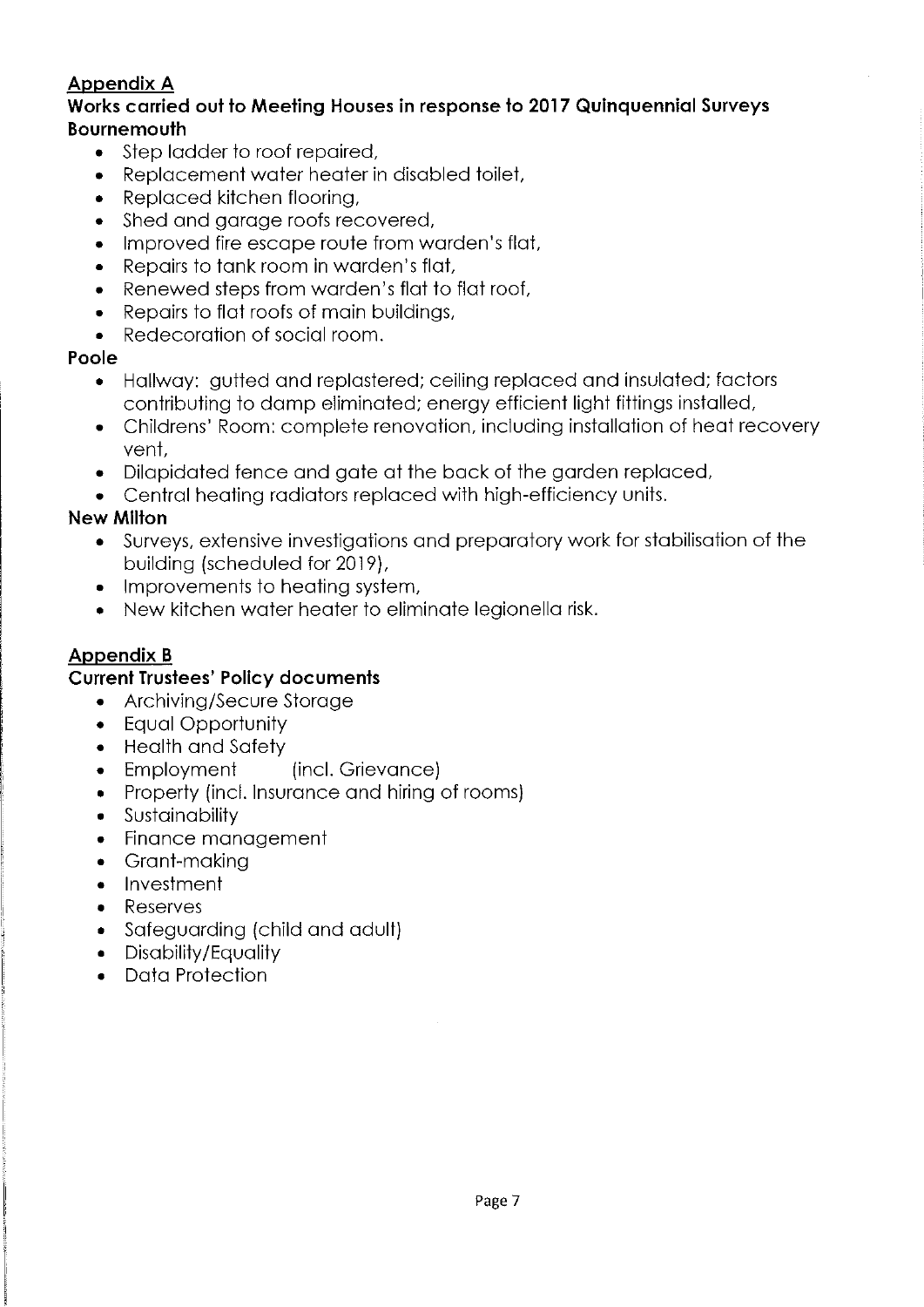# Appendix C

Sustainability 2018

One of our Meeting Houses has a solar panel installation.

Another is thinking about it.

A third has modernised its heating system and installed an active heat recovery vent to reduce condensation.

All three Meeting Houses use a green energy supplier and take all reasonable steps to reduce energy usage.

We accept that there is some way yet to go in reducing the carbon footprint of our buildings.

Signed for and on behalf of the Trustees' on 17 October 2019

Jeremy Deane —Clerk to the Trustees'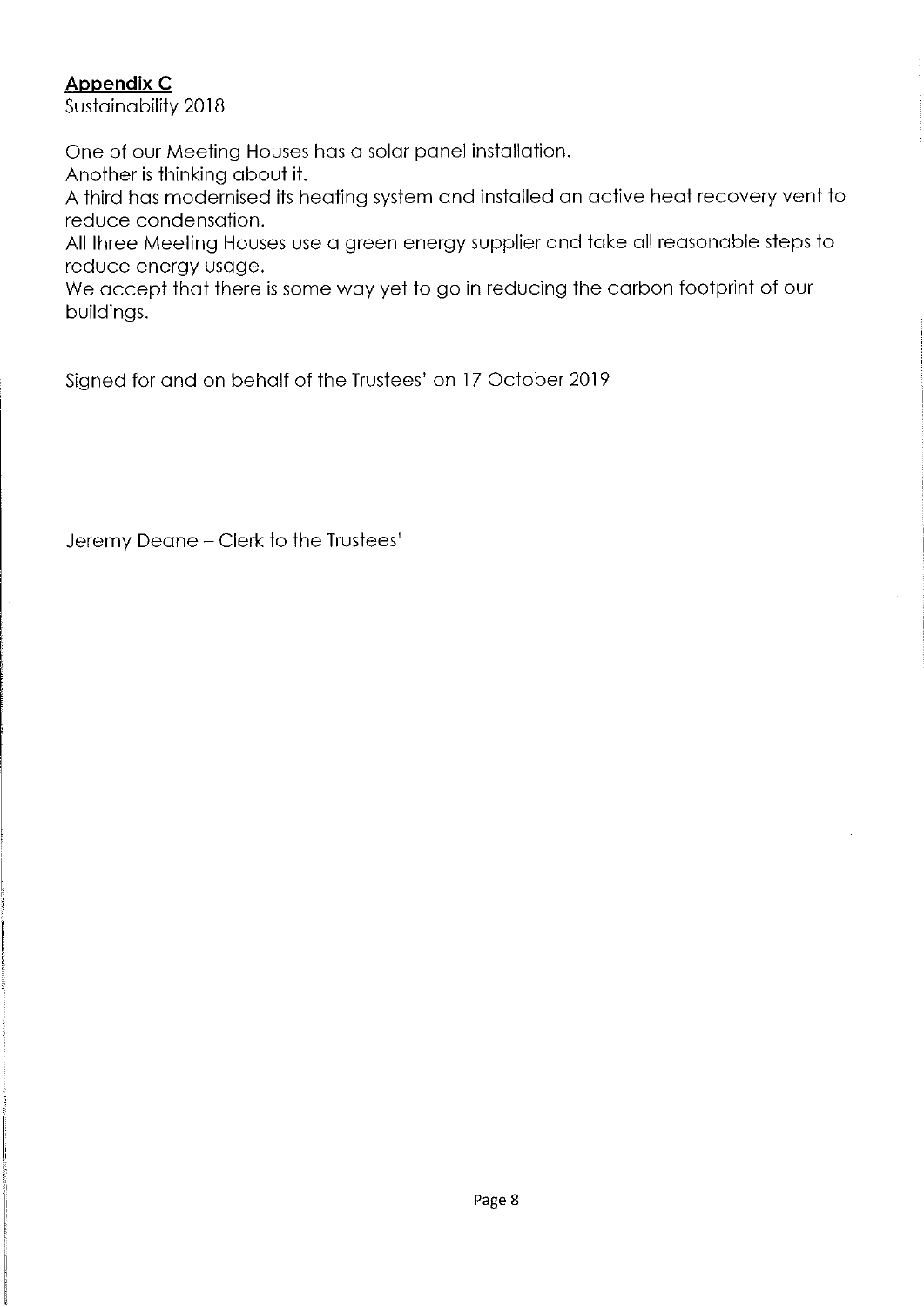### Independent examiner's report to the trustees of The Religious Society of Friends (Quakers) in Britain - Bournemouth Coastal Area Quaker Meeting

<sup>I</sup> report to the trustees on my examination of the accounts of the Bournemouth Coastal Area Quaker Meeting (the Charity) for the year ended 31 December 2018.

### Responsibilities and basis of report

As trustees of the Trust you are responsible for the preparation of the accounts in accordance with the requirements of the Charities Act 2011 ('the Act'). <sup>I</sup> report in respect of my examination of the Trust's accounts carried out under section 145 of the 2011 Act and in carrying out my examination <sup>I</sup> have followed all the applicable Directions given by the Charity Commission under section 145(5)(b) of the Act.

### Independent examiner's statement

<sup>I</sup> have completed my examination. <sup>I</sup> confirm that no material matters have come to my attention in connection with the examination giving me cause to believe that in any material respect:

- 1. accounting records were not kept in respect of the Trust as required by section 130 of the Act; or
- 2, the accounts do not accord with those records.

<sup>I</sup> have no concerns and have come across no other matters in connection with the examination to which attention should be drawn in this report in order to enable a proper understanding of the accounts to be reached.

Michelle Love FCCA A Director of PKF Francis Clark Chartered Accountants Towngate House <sup>2</sup> —8 Parkstone Road Poole Dorset BH15 2PW

Date: 22 October 2019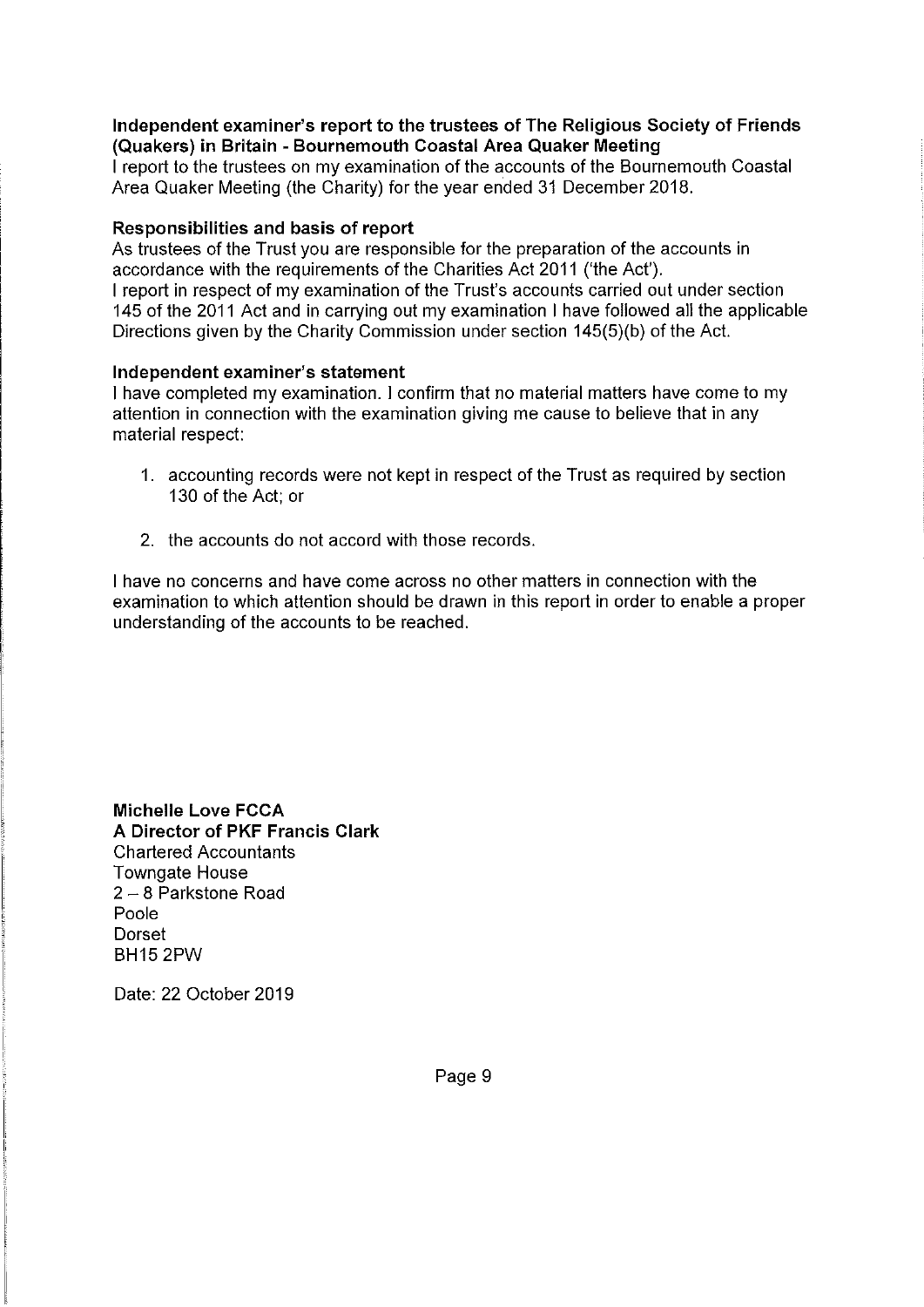### THE RELIGIOUS SOCIETY OF FRIENDS (QUAKERS) IN BRITAIN - BOURNEMOUTH COASTAL AREA QUAKER MEETING RECEIPTS AND PAYMENTS FOR THE YEAR ENDED 31 DECEMBER 2018

|                                          |                         | Unrestricted<br>Funds | Restricted<br>Funds      | Total<br>2018 | Total<br>2017 |
|------------------------------------------|-------------------------|-----------------------|--------------------------|---------------|---------------|
|                                          | <b>Note</b>             | £                     | £                        | £             | £             |
| <b>Receipts</b>                          |                         |                       |                          |               |               |
| Voluntary income                         |                         | 51,818                |                          | 51,818        | 51,118        |
| Income from activities to generate funds |                         | 34,775                |                          | 34,775        | 32,499        |
| Investment Income                        |                         | 9,557                 |                          | 9,557         | 8,802         |
| Income from Quaker activities            |                         |                       |                          |               |               |
| Other income                             |                         | 8,286                 |                          | 8,286         | 8,810         |
| Legacies                                 |                         | 10,000                |                          | 10,000        |               |
| Quota & Insurance from Areas             |                         | 13,601                |                          | 13,601        |               |
| <b>Total Receipts</b>                    |                         | 128,037               | $\overline{\phantom{a}}$ | 128,037       | 101,229       |
| <b>Payments</b>                          |                         |                       |                          |               |               |
| Contributions and grants                 |                         | 31,204                |                          | 31,204        | 27,014        |
| Costs of generating funds                |                         | 1,460                 |                          | 1,460         | 1,788         |
| <b>Costs of Quaker activities</b>        |                         | 15,505                |                          | 15,505        | 23,254        |
| Support costs                            | $\mathbf{1}$            | 63,748                | 131                      | 63,879        | 51,502        |
| Payments to Area                         |                         | 7,609                 |                          | 7,609         | 2,025         |
| Governance costs                         |                         | 5,825                 |                          | 5,825         | 3,193         |
| <b>Total Payments</b>                    |                         | 125,351               | 131                      | 125,482       | 108,776       |
|                                          |                         |                       |                          |               |               |
| Net incoming resources before transfers  |                         | 2,686                 | (131)                    | 2,555         | (7,547)       |
| Acting as agent IN                       |                         | 5,288                 |                          | 5,288         | 14,795        |
| Acting as agent OUT                      |                         | (5, 452)              |                          | (5, 452)      | (7, 819)      |
| Net movement in cash funds               |                         | 2,522                 | (131)                    | 2,391         | (571)         |
| Cash funds last year end                 | $\overline{\mathbf{z}}$ | 324,682               | 8,055                    | 332,737       | 333,308       |
| Cash funds this year end                 | $\mathbf{z}$            | 327,204               | 7,924                    | 335,128       | 332,737       |

Page 10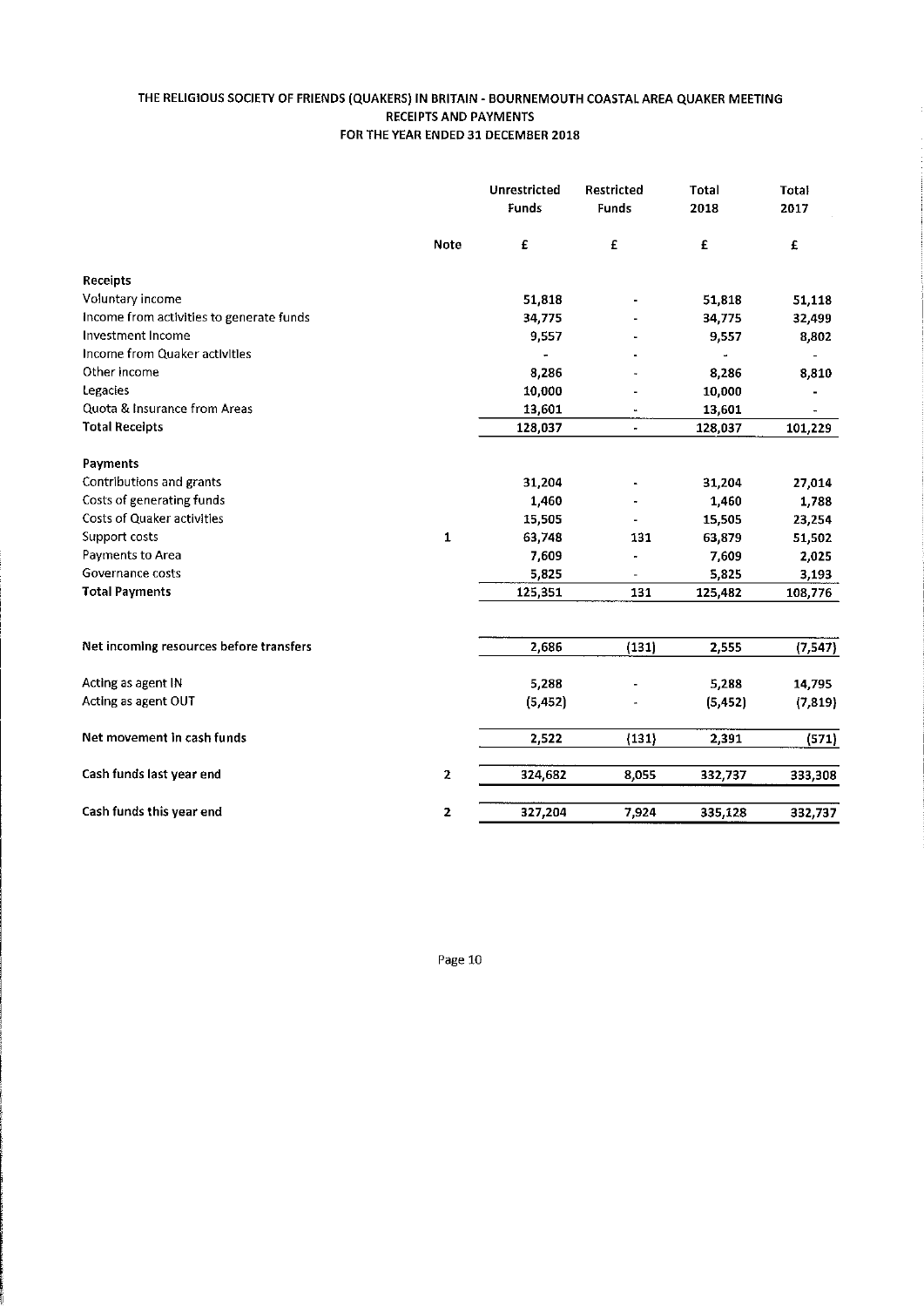### THE RELIGIOUS SOCIETY OF FRIENDS (QUAKERS) IN BRITAIN - BOURNEMOUTH COASTAL AREA QUAKER MEETING **Statement of Assets and Liabiliites** at 31 December 2018

|                                       | Note         | Unrestricted<br>Funds | Restricted<br><b>Funds</b> | Total<br>2018 | <b>Total</b><br>2017 |
|---------------------------------------|--------------|-----------------------|----------------------------|---------------|----------------------|
|                                       |              | £                     | £                          | £             | £                    |
| Cash funds:                           |              |                       |                            |               |                      |
| Short term deposits                   |              | 144,210               |                            | 144,210       | 146,213              |
| Cash at bank and in hand              |              | 182,994               | 7,924                      | 190,918       | 186,524              |
| <b>Total cash funds</b>               | $\mathbf{2}$ | 327,204               | 7,924                      | 335,128       | 332,737              |
| <b>Investment Assets</b>              |              |                       |                            |               |                      |
| Unit trusts or collective investments | 4            | 44,531                |                            | 44,531        | 49,595               |
| <b>Total Assets</b>                   |              | 371,735               | 7,924                      | 379,659       | 382,332              |

|                                       | Print name        | Date       |
|---------------------------------------|-------------------|------------|
| Signed on behalf of all the board by: | Anthony Woolhouse | 17/10/2019 |
| Signed on behalf of all the board by: | Jeremy Deane      | 17/10/2019 |

Page 11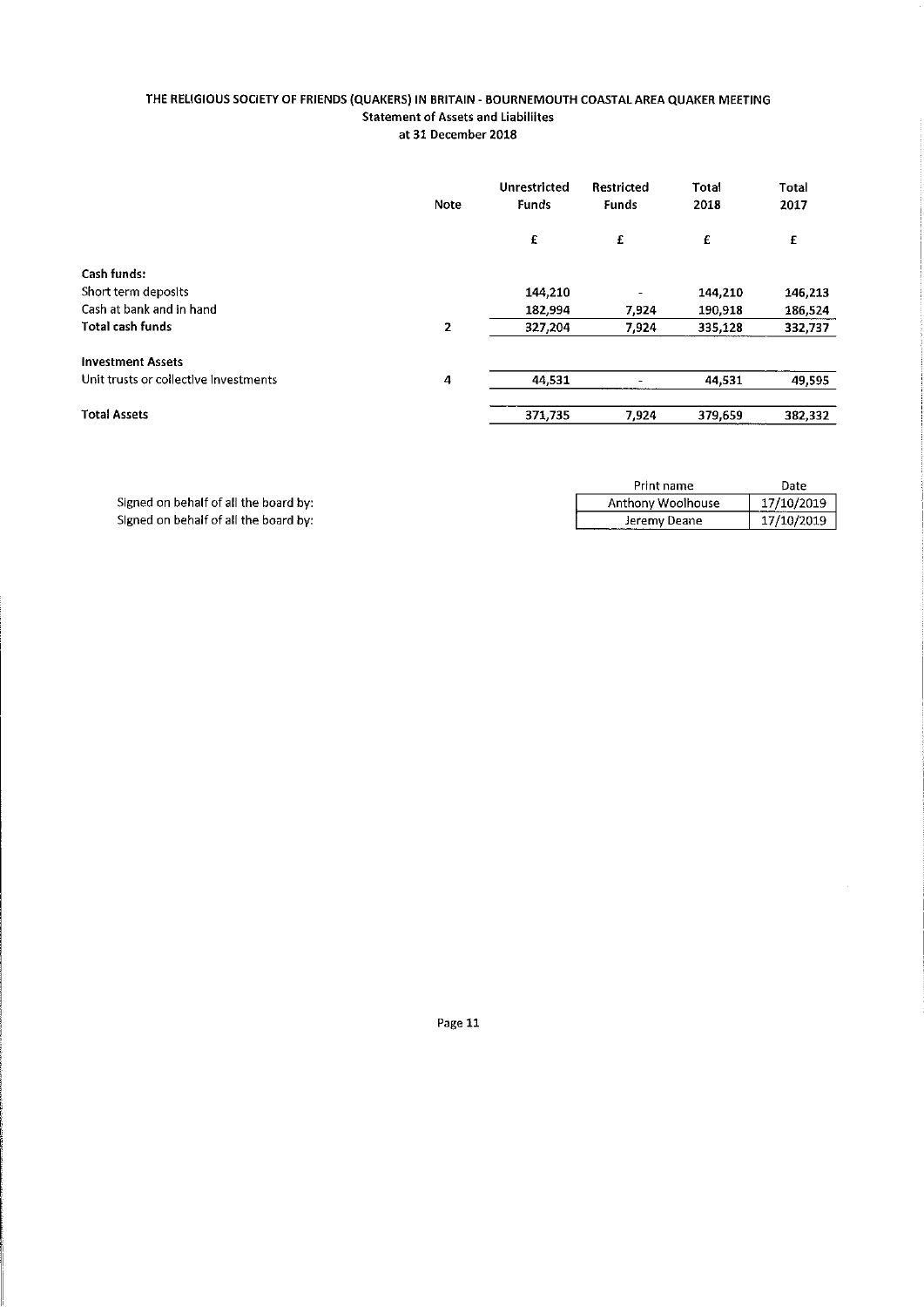### THE RELIGIOUS SOCIETY OF FRIENDS (QUAKERS) IN BRITAIN - BOURNEMOUTH COASTAL AREA QUAKER MEETING Notes to the Receipts and Payments Account Year Ended 31 December 2018

### 1 Analysis of support costs:

|                            | Wimborne LM    | Poole &<br>Swanage LM | Lymington LM             | <b>Bournemouth &amp;</b><br>Fordingbridge LM | Area Meeting             | New Milton<br>LM    | <b>Total 2018</b> | <b>Total 2017</b> |
|----------------------------|----------------|-----------------------|--------------------------|----------------------------------------------|--------------------------|---------------------|-------------------|-------------------|
|                            | £              | £                     |                          |                                              | £                        | £                   | £                 | £                 |
| Salarles, NI, pensions     |                |                       |                          | 14,826                                       | $\sim$                   | $\rightarrow$       | 14,826            | 14,606            |
| Rent                       | 1,312          | 380                   | 1,680                    | $\rightarrow$                                | $\blacksquare$           | ۰.                  | 3,372             | 1,585             |
| <b>Utilities</b>           | $\blacksquare$ | 731                   | $\overline{\phantom{a}}$ | 6,927                                        | ۰.                       | 1,181               | 8,839             | 7,251             |
| Cleaning                   |                | 1,348                 | $\sim$                   | 3,423                                        | ۰                        | 926                 | 5,697             | 5,296             |
| Sundry                     | ۰.             | $\blacksquare$        | $\bullet$                | ۰                                            | ۰                        | $\sim$              |                   | 613               |
| Insurance                  | 22             | 602                   |                          | $\overline{\phantom{m}}$                     | ۰                        | $\blacksquare$      | 624               |                   |
| Garden                     | ۰.             | 728                   |                          | 1,188                                        | $\blacksquare$           | ٠                   | 1,916             | 1,451             |
| Repairs and renewals       |                | 15,808                |                          | 6,940                                        | ۰                        | 3,201               | 25,949            | 17,091            |
| Furniture and equipment    | 15             | 253                   |                          | 1,162                                        | ٠                        | $\hat{\phantom{a}}$ | 1,430             | 2,377             |
| Capital items              |                | $\overline{a}$        |                          |                                              | $\overline{\phantom{a}}$ | $\sim$              | ۰                 | 290               |
| Other support costs        |                | 60                    | ٠                        | 351                                          | 120                      | 168                 | 699               | 360               |
| Surveys, Professional fees |                | 414                   | $\overline{\phantom{a}}$ | 113                                          | ۰                        | $\sim$              | 527               | 582               |
|                            | 1,349          | 20.324                | 1,680                    | 34,930                                       | 120                      | 5,476               | 63,879            | 51,502            |

### 2 Analysis of cash funds;

|                                 | Unrestricted<br>Funds | Designated<br><b>Funds</b> | Restricted<br>Funds      | Total<br>2018 | Total<br>2017  |
|---------------------------------|-----------------------|----------------------------|--------------------------|---------------|----------------|
| Balance 1 January 2018          | 159,506               | 165,176                    | 8,055                    | 332,737       | 333,308        |
| Receipts                        | 117,194               | 10.343                     | $\overline{\phantom{a}}$ | 128,037       | 101,229        |
| Payments                        | (124, 674)            | (677)                      | (131)                    | (125, 482)    | (108, 776)     |
| <b>Transfers</b>                | 6,095                 | (6.095)                    |                          |               | $\blacksquare$ |
| Acting as agent iN              | 5,288                 | $\overline{\phantom{a}}$   | $\overline{\phantom{a}}$ | 5,288         | 14 795         |
| Acting as agent OUT             | (5,452)               | $\overline{\phantom{a}}$   | $\blacksquare$           | (5,452)       | (7, 819)       |
| <b>Balance 31 December 2018</b> | 157,957               | 169,247                    | 7,924                    | 335,128       | 332,737        |
|                                 |                       | Note 4                     | Note 5                   |               |                |

3 Investment

|                         | <b>Unrestricted</b><br>Funds | Designated<br>Funds       | Restricted<br>Funds      | Total<br>2018 | Total<br>2017 |
|-------------------------|------------------------------|---------------------------|--------------------------|---------------|---------------|
| Equity and Income funds | -------------<br>44.531      | <b>MONTHSTEIN AUGUSTS</b> | $\overline{\phantom{a}}$ | 44.531        | 49.595        |
|                         |                              | Note 4                    | Note 5                   |               |               |

### 4 Analysis of designated funds:

|                          | <b>Bournemouth IM</b><br>Sustainability       | Reserve<br>Funds | Quinquennial<br><b>Property Survey</b> | <b>Syranoge</b><br>Luguey | Poole<br>Legacy       | <b>Total</b><br>2018 | Total<br>2017 |
|--------------------------|-----------------------------------------------|------------------|----------------------------------------|---------------------------|-----------------------|----------------------|---------------|
| Balance 1 January 2018   | 130,176                                       | 35,000           |                                        | $\cdot$                   | $\tilde{\phantom{a}}$ | 165,176              | 172,694       |
| Receipts                 | 664                                           | 179              | -                                      | 5,000                     | 5.000                 | 10,843               |               |
| Payments                 | (677)                                         | $\sim$           |                                        | $\hat{\phantom{a}}$       | $\bullet$             | (677)                | (7,518)       |
| Transfers between funds  | 213                                           | (7,908)          | 1,600                                  | $\overline{\phantom{a}}$  | $\sim$                | (6,095)              |               |
| Balance 31 December 2018 | 130.376<br><b>THE REPORT OF A 49 YEAR OLD</b> | 27,271           | 1,600                                  | 5,000                     | 5.000                 | 159,247              | 165,176       |

Page 12